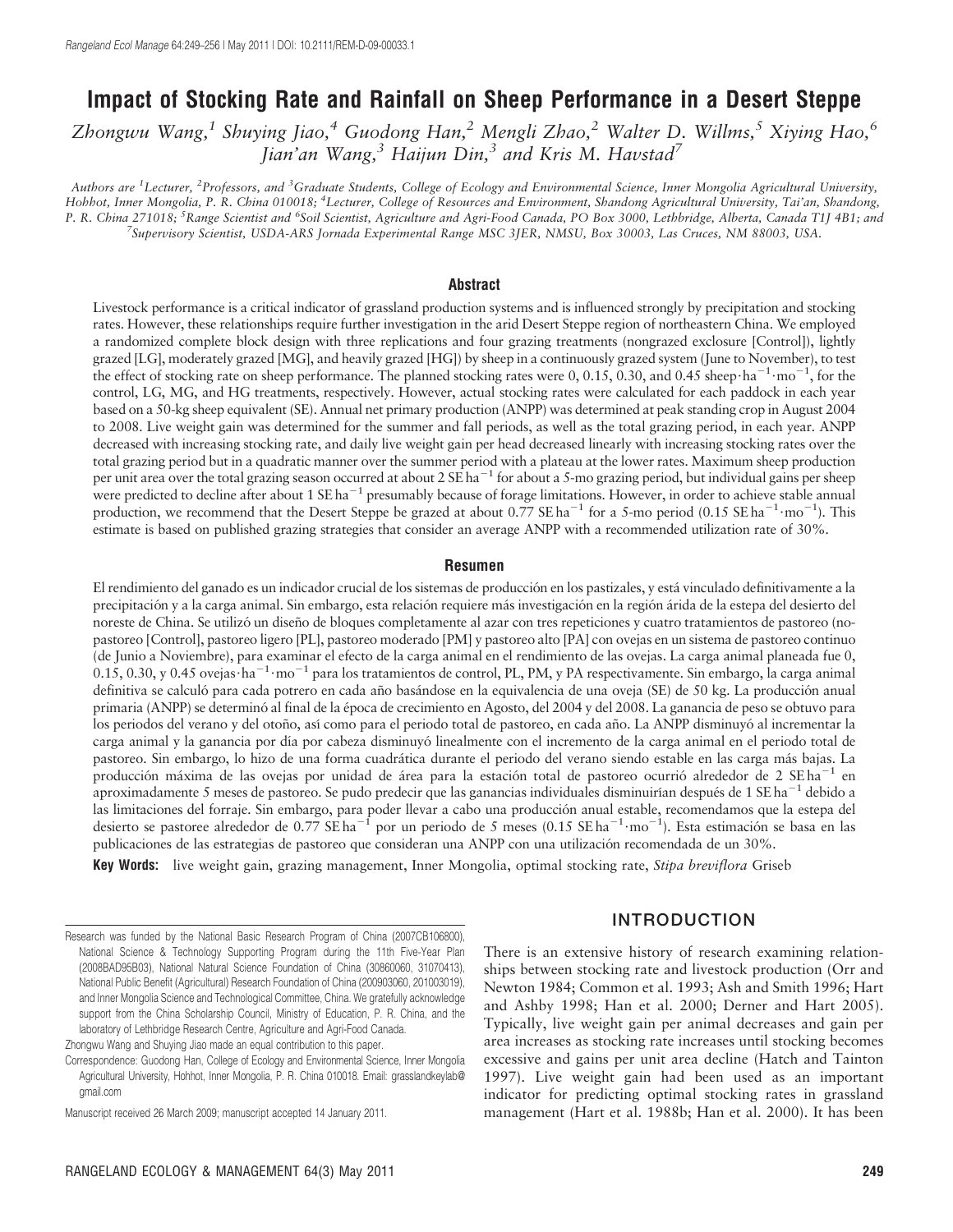Table 1. Precipitation distribution over the growing season and total annual precipitation in each year of the grazing study of a Desert Steppe community in Inner Mongolia.

| Year | April | May | June | July | August | September | September | Annual |
|------|-------|-----|------|------|--------|-----------|-----------|--------|
|      |       |     |      |      | (mm)   |           |           |        |
| 2004 | 12    | 72  | 32   | 51   | 68     | 12        | 247       | 253    |
| 2005 |       | 30  | 0.3  | 22   | 86     | 16        | 156       | 157    |
| 2006 |       | 24  | 24   | 42   | 49     | 19        | 159       | 161    |
| 2007 |       | 13  | -31  | 37   | 23     | 27        | 134       | 162    |
| 2008 |       |     | 45   | 69   | 56     | 35        | 211       | 231    |
| Mean |       | 29  | 26   | 44   | 56     | 22        | 181       | 193    |

generally observed that average daily gains decline exponentially beyond an optimum stocking rate (Ackerman et al. 2001).

Optimal stocking rates for any given landscape will vary between years, ecological sites types, and class of grazing animals (McCollum 1993). A biologically optimum stocking rate can be estimated from an animal production curve, but this predicted optimum is only a guide that must be adjusted in response to actual management practices (Wilson and Macleod 1991). An economically based optimum stocking rate requires known fixed and variable costs and can be calculated from a relationship between production per head and production per unit area (McCollum 1993; Ash and Smith 1996). The relationships between live weight gain per head and per hectare are pivotal to conceptual development of optimal stocking rates.

Generally, rainfall is a key driving variable for grassland vegetation, soil, and livestock productivity (Orr 1980; Fynn and O'Connor 2000; Ursino and Contarini 2006). In arid and semiarid grasslands, rainfall amount and pattern (season and intensity) have a direct influence on primary production (Milchunas et al. 1994; Bates et al. 2006) and have an indirect effect on livestock production (Yu et al. 2004).

Rainfall can account for most of the temporal variation in animal weight gain (Fynn and O'Connor 2000). Within the Desert Steppe of Inner Mongolia, over 60% of annual precipitation occurs during a 6-mo period from April to September. This is also the key period for livestock grazing on the Inner Mongolian rangelands. Therefore, an understanding of the relationships between stocking rate and primary or secondary production, and the influence that precipitation may have on it, is important for sustainable grassland management. To clarify those relationships for the Desert Steppe, we conducted a study to determine the effect of stocking rate and rainfall on sheep production in order to provide an experimental basis for stocking rate recommendations within the Desert Steppe of Inner Mongolia.

# MATERIALS AND METHODS

### Site Description

The experiment was conducted from June 2004 to November  $2008$  in Siziwang Banner, Inner Mongolia, China (41°46′43.6″N,  $111^{\circ}53'41.7''E$ ; elevation 1 456 m) in a Desert Steppe community. The climate of this site is classified as continental with a mean annual precipitation of 193 mm  $yr^{-1}$  and mean annual

temperature of  $3.4^{\circ}$ C. The climate is very dry and windy in spring with high ambient air temperatures during the summer months. The majority of precipitation occurs from April to September. The frost-free period is 175 d. The soil is Kastanozem (FAO soil classification) with a sandy loam texture. The dominant plant species of the study area are Stipa breviflora Griseb., Artemisia frigida Willd., and Cleistogenes songorica (Roshev.) Ohwi, while the average vegetation height is about 5 cm with a canopy cover ranging from 17% to 20%. The vegetation and soil characteristics are shown in Table 1.

The majority of the experimental site was degraded due to overgrazing in the past 15+ yr prior to the onset of our grazing experiment. The site had been grazed by sheep year-long at a stocking rate of  $< 0.08$  sheep $\cdot$ ha<sup>-1</sup> $\cdot$ mo<sup>-1</sup> prior to 1988. Stocking rate increased steadily after 1988 and reached about 0.5 sheep $\cdot$ ha<sup>-1</sup> $\cdot$ mo<sup>-1</sup> at the time the experiment began in 2004.

#### Experimental Design

In 2004, 12 paddocks were fenced along a gradient of increasing grazing pressure that had previously been imposed for 2 yr as part of a grazing experiment. Therefore, we employed a randomized complete block design of four planned stocking rate treatments and three blocks. The stocking rates were nongrazed (Control), lightly grazed (LG), moderately grazed (MG), and heavily grazed (HG) representing 0, 0.15, 0.30, and 0.45 sheep $\cdot$ ha<sup>-1</sup> $\cdot$ mo<sup>-1</sup>, respectively. The treatments randomly assigned to the paddocks at the start of the study in 2004.

In the spring of 2004, 72 sheep from the same cohort (2-yrold in 2004, Mongolian wethers) were randomly allocated to the 12 paddocks according to plan. Their average initial weights (mean  $\pm$  SE) were 34.9  $\pm$  0.3 kg, 42.2  $\pm$  0.4 kg,  $40.6 \pm 0.5$  kg,  $33.3 \pm 0.7$  kg, and  $49.1 \pm 1.0$  for 2004, 2005, 2006, 2007, and 2008, respectively (Table 2). Two cohorts of sheep were used: one cohort from 2004 through 2006, and a second cohort from 2007 and 2008.

Seasonal grazing was planned for 6 mo during the period June to November in each year. The actual grazing period in different years is fluctuated depending on the available forage from year to year. The daily grazing schedule was from 06:00 to 18:00. The sheep were penned each evening in a separate enclosure away from the experimental site. Water was provided twice per day (at early morning and dusk), and salt was offered ad libitum in the paddocks over the entire grazing period. From December through May each year, all experimental sheep were kept in the enclosure and supplied with hay, corn stover, and grain at levels that met their maintenance energy requirements.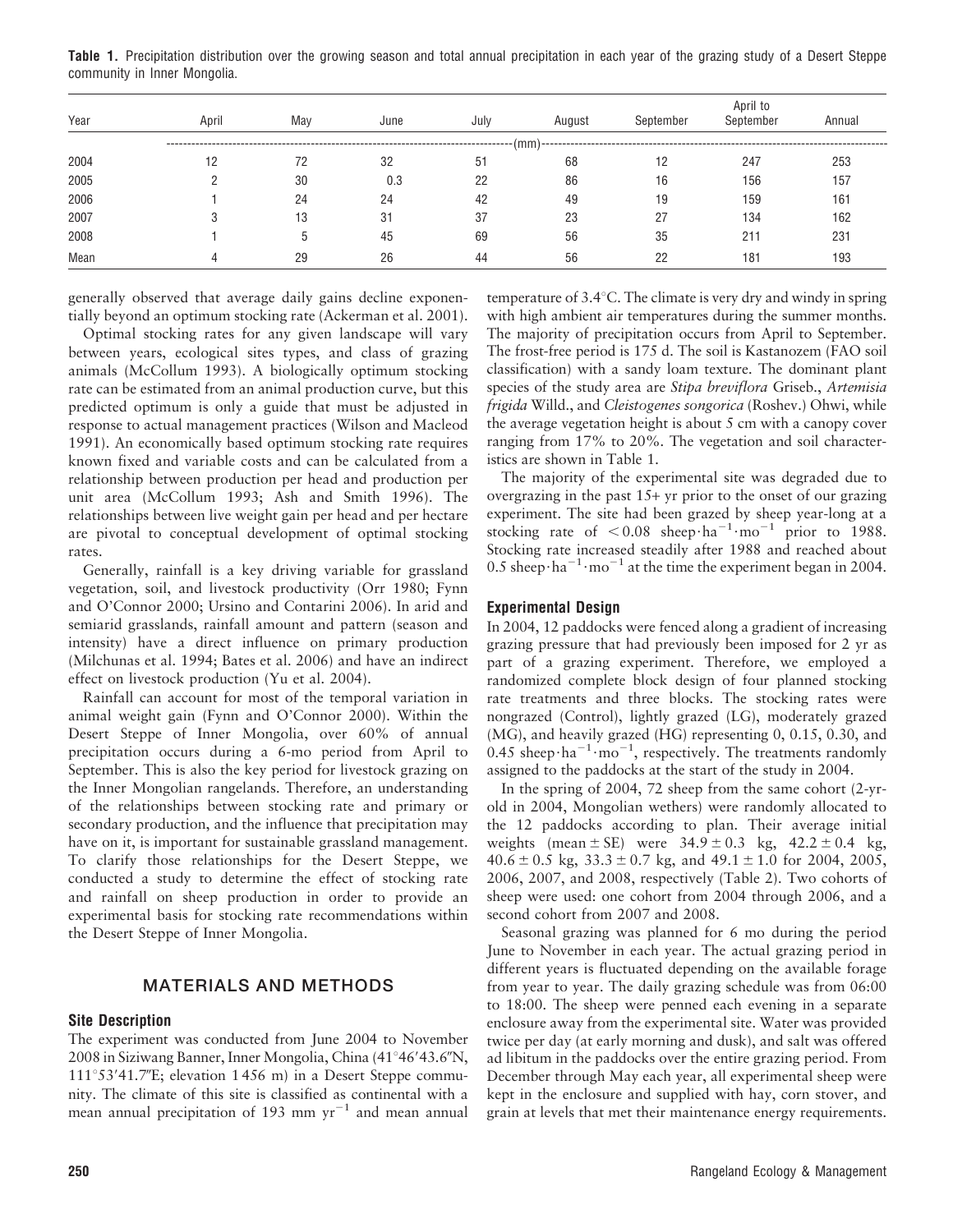Table 2. Initial vegetation conditions as measured in moveable cages in August 2004, within experimental paddocks, and initial weights of sheep used in each year of the trial.

|                      | Initial vegetation condition in 2004 |                              |                                | Sheep initial weight of each year (kg) |      |      |      |      |  |
|----------------------|--------------------------------------|------------------------------|--------------------------------|----------------------------------------|------|------|------|------|--|
|                      | Canopy<br>$(%$ cover)                | ANPP<br>$(kg \cdot ha^{-1})$ | Perennial grass<br>(% of ANPP) | 2004                                   | 2005 | 2006 | 2007 | 2008 |  |
| Control <sup>1</sup> | 21                                   | 1102                         | 20                             |                                        |      |      |      |      |  |
| LG                   | 22                                   | 907                          | 29                             | 36                                     | 41   | 42   | 34   | 50   |  |
| MG                   | 18                                   | 1152                         | 18                             | 36                                     | 44   | 43   | 32   | 48   |  |
| HG                   | 18                                   | 913                          | 25                             | 34                                     | 40   | 39   | 34   | 50   |  |
| Mean <sup>2</sup>    |                                      |                              |                                | 35 a                                   | 43 b | 41 b | 33 a | 49 c |  |
| SEM                  | 2.1                                  | 10.1                         | 0.04                           | 1.4                                    |      |      |      |      |  |
| Effect               |                                      |                              |                                |                                        |      |      |      |      |  |
| Treatment (T)        | 0.19                                 | 0.20                         | 0.29                           | 0.17                                   |      |      |      |      |  |
| Year (Y)             |                                      |                              |                                | < 0.01                                 |      |      |      |      |  |
| $T \times Y$         |                                      |                              |                                | 0.41                                   |      |      |      |      |  |

<sup>1</sup>LG, MG, and HG represent low, moderate, and heavy stocking rates, respectively. <sup>2</sup>Means in a row having the same letter are not different ( $P > 0.05$ ).

#### **Measurements**

Annual net primary production (ANPP) was determined in August of each year by harvesting a single  $1-m^2$  quadrate inside each of five portable cages (1.5  $\times$  1.5 m) that were established in each paddock before grazing began in spring. Before harvesting the quadrate, the canopy of all plants was determined visually as a proportion of ground cover. Available forage during the grazing season was estimated monthly by harvesting at ground level 15 0.1- $m^2$  paddocks in 2004, 2005, and 2006 and 10 1.0-m<sup>2</sup> quadrates in 2007 and 2008 outside the portable cage. These estimates were averaged for grazing period and represented the average forage available to the sheep over that period. The cages and all quadrates were located randomly and moved after they were harvested. Harvested biomass was separated by species, oven-dried at  $65^{\circ}$ C for 48 h, and then weighed. Available forage was calculated as the sum of all species. Herbage allowance was calculated on the basis of a sheep equivalent (SE) defined as a 50-kg animal and expressed as available forage  $SE^{-1}$ ·ha<sup>-1</sup>.

Live weight gain per animal and per hectare were determined for the summer and fall periods, as well as the total grazing period, in each year. The sheep were weighed on the first and last days of the total grazing period as well as once near the beginning of fall to yield a summer and fall grazing period. In 2005 grazing was terminated in late summer because of dry conditions. As a result the gains representing the summer period were equivalent to the total period while the fall period was absent. In 2006, the sheep were not weighed in midseason, which prevented calculating spring and fall estimates. Gains per sheep were calculated as the weight difference between two dates and expressed as daily weight gain.

A micro-weather station was located adjacent to the experimental site in 2003. Precipitation was measured at a nearby meteorological station (GroWeather® software version 1.2, Davis Instruments Corporation, Vernon Hills, IL) located about 1 km from the grazing study.

### Statistical Analyses

The effects of planned stocking rate, year, and their interaction on ANPP and sheep weight gains were analyzed using a mixed model (MIXED procedure; SAS Institute 2008) with replications and replication  $\times$  stocking rate as random effects. The residuals of all analyses were tested for normality using the UNIVARIATE procedure of SAS (SAS Institute 2008). Where necessary, outliers were either removed or the data was transformed using the logarithmic transformation. Significant differences among means were detected using the least significant difference test when the treatment effects were significant ( $P < 0.05$ ).

In order to account for changing animal weights among years, and weight differences among treatments within years, we calculated a revised stocking rate for each paddock based on the sheep equivalent for a 50-kg animal at the beginning of each grazing season. Models were developed that best explained the relationship of average daily gain (ADG) to the adjusted stocking rate using TableCurve 2D 5.01 (SYSTAT Software 2008). The resulting model was used to calculate the relationship of stocking rate on ADG $\cdot$ ha<sup>-1</sup>. The relationship of ADG to allowable herbage mass was fit to the model: ADG =  $a(1 - \text{[exp{-}allowable forage]})$  using the NLIN procedure (SAS Institute 2008); here  $a$  is the plateau that represents the point at which ADG is unresponsive to additional allowable forage, and the exponent defines the slope of that relationship.

Regression analyses (procedure REG; SAS Institute 2008) were used to determine the relationship between forage production and rainfall. For these analyses we used the April to July precipitation totals, in favor of April to September or May to September, as they provided the best fit as measured by their correlation coefficient. Simple regression coefficients were determined by replicate for each treatment. Their coefficients and intercepts were used to test the effects of planned stocking rates on the relationship between forage production and rainfall.

### RESULTS

### Precipitation

Most of the annual precipitation occurred from April to September with amounts during the grazing period in 2004, 2005, 2006, 2007, and 2008, accounting for 98%, 99%, 99%, 81%, and 92% of total annual precipitation, respectively. The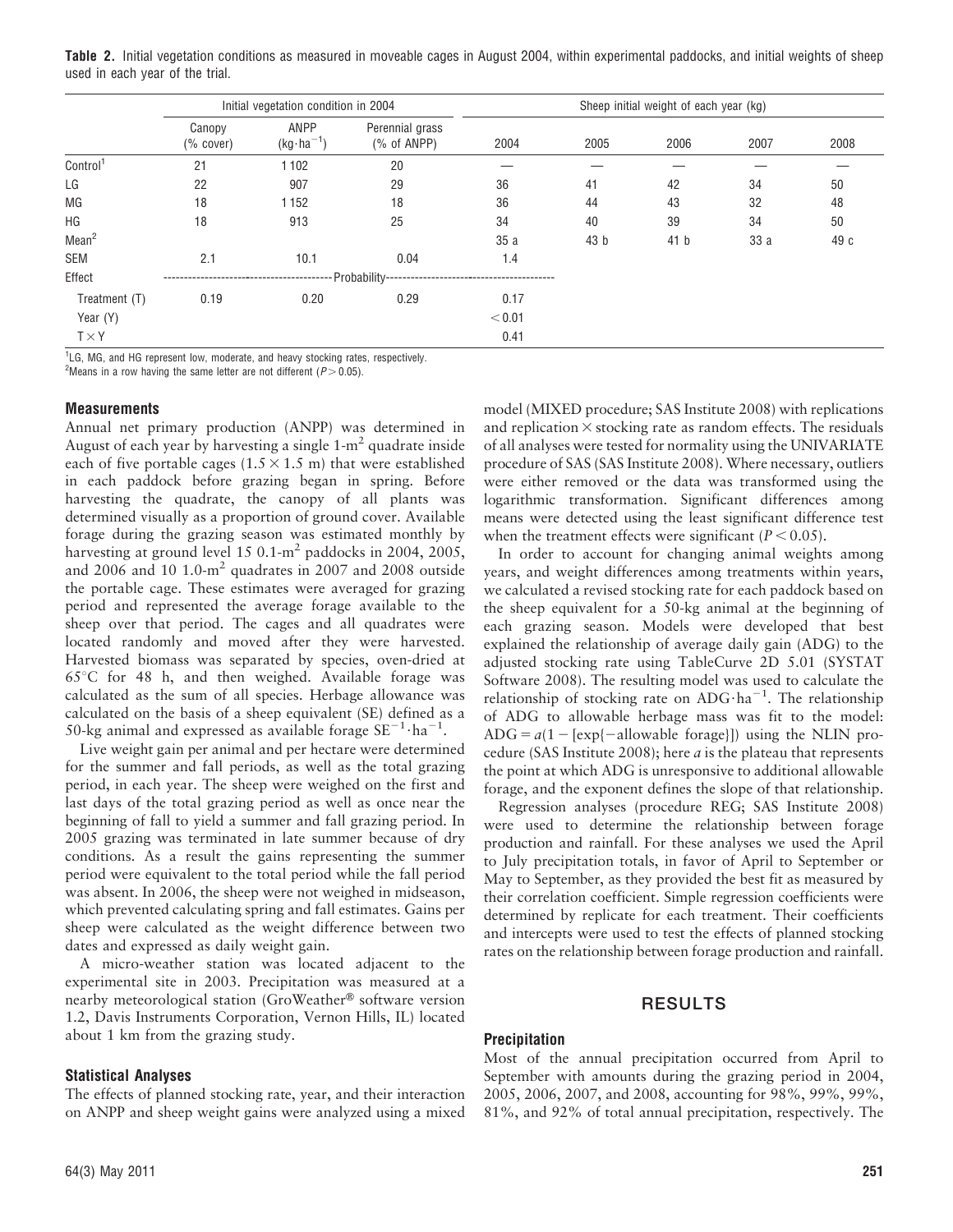Table 3. The effect of stocking rate and year on the above-ground net primary production (ANPP) on the Desert Steppe in Inner Mongolia.

| Stocking rate <sup>1</sup> | 2004                               | 2005       | 2006         | 2007          | 2008           | Mean |  |  |  |
|----------------------------|------------------------------------|------------|--------------|---------------|----------------|------|--|--|--|
|                            | -------ANPP (kg•ha <sup>-1</sup> ) |            |              |               |                |      |  |  |  |
| Control                    | 1102                               | 272        | 385          | 799           | 1454           | 802  |  |  |  |
| LG                         | 907                                | 210        | 305          | 644           | 1103           | 634  |  |  |  |
| MG                         | 1152                               | 203        | 202          | 411           | 768            | 547  |  |  |  |
| ΗG                         | 913                                | 114        | 280.         | 495           | 1151           | 591  |  |  |  |
| Mean <sup>2</sup>          | 1018(6.9) a                        | 210(5.2) b | $293(5.6)$ b | 591 $(6.3)$ b | 1141 $(6.9)$ a |      |  |  |  |
| SEM                        | (0.13)                             |            |              |               |                |      |  |  |  |
| Effects                    |                                    |            |              |               |                |      |  |  |  |
| Stocking rate (SR)         | 0.09                               |            |              |               |                |      |  |  |  |
| Year (Y)                   | < 0.01                             |            |              |               |                |      |  |  |  |
| $SR \times Y$              | 0.41                               |            |              |               |                |      |  |  |  |

1 LG, MG, and HG represent low, moderate, and heavy stocking rates, respectively.

<sup>2</sup>Means of the year effect are given as the arithmetic with (log transformed); log transformed means that have the same letter are not different ( $P > 0.05$ ).

total annual precipitation in 2004 (253 mm) and 2008 (231 mm) was above the 5-yr (2004–2008) average (193 mm; Table 1).

#### Forage Availability

The initial vegetative conditions among planned stocking rate treatments were similar  $(P > 0.05)$  for ANPP, ground cover, and the proportion of grass in ANPP (Table 2). The initial weight of sheep assigned to each treatment in any year was similar  $(P > 0.05)$ .

ANPP was affected ( $P < 0.05$ ) by experimental year but not by the grazing treatment or its interaction with year (Table 3). ANPP was highly responsive to total precipitation over the period from April to July (Fig. 1); however, that relationship was not affected by the stocking rate treatments (for the LG, MG, and HG treatments the intercepts were  $-4$ ,  $-38$ , and  $-25 \text{ kg} \cdot \text{ha}^{-1}$  [P = 0.06] respectively, and the regression

coefficients were 0.66, 0.92, and 0.86 kg·ha<sup>-1</sup> ANPP·mm precipitation<sup>-1</sup>  $[P = 0.24]$ , respectively).

The ADG of sheep for the summer, fall, or both periods combined was affected ( $P < 0.05$ ) by both the planned stocking rate treatments and the experimental year, but not  $(P > 0.05)$ by their interaction (Table 4). ADG was ranked  $(LG = MG)$  $>$ HG for the summer period, (LG $>$ MG) = HG for the fall period, and  $LG > MG > HG$  for both periods combined.

#### Effect of Stocking Rate on Sheep Live Weight Gain

Over both summer and fall grazing periods, live weight gains per animal decreased linearly  $(P > 0.05)$  with increased stocking rate (Fig. 2). This relationship produced the maximum gains per ha at the highest stocking rate of about 2.4  $\text{SE ha}^{-1}$ . In the summer, ADG exhibited a plateau, defined by a log function ( $P < 0.05$ ), until a stocking rate of about 1 SE ha<sup>-1</sup> was reached (Fig. 2). The calculated gain per ha peaked near



Figure 1. The effect of total precipitation from April to July over 5 yr on annual net primary production (ANPP) on the Desert Steppe in Inner Mongolia.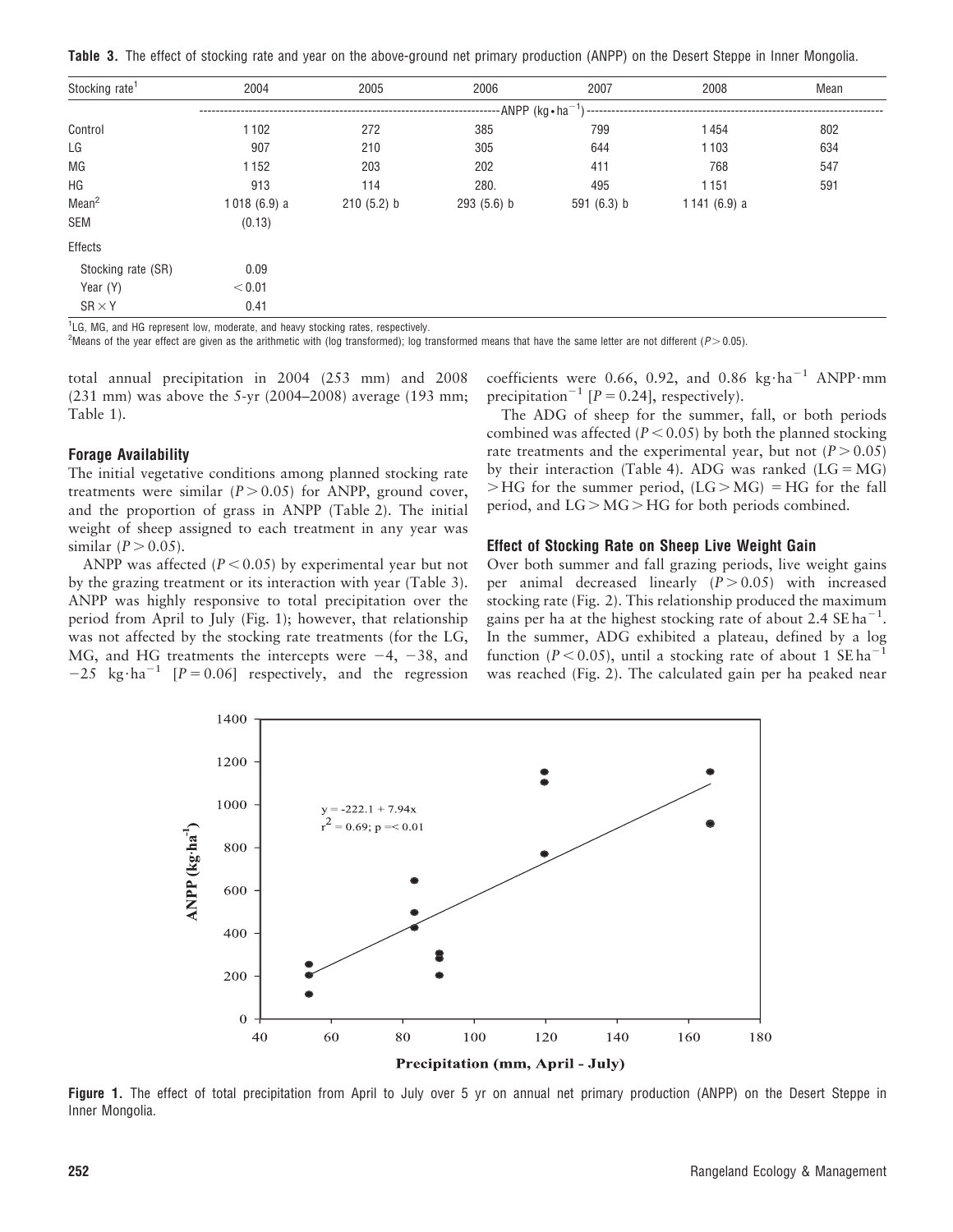Table 4. Effect of planned stock rates and year on the average daily gain of sheep over the grazing season in the Desert Steppe of Inner Mongolia.

|               |             | Stocking          |           |                    |        |                    |                    |                    |  |  |
|---------------|-------------|-------------------|-----------|--------------------|--------|--------------------|--------------------|--------------------|--|--|
| Effect        | Probability | rate $(SR)^{1,2}$ | 2004      | 2005               | 2006   | 2007               | 2008               | Mean <sup>2</sup>  |  |  |
|               |             |                   |           |                    |        |                    |                    |                    |  |  |
| Summer/fall   |             |                   |           |                    |        |                    |                    |                    |  |  |
| SR            | < 0.01      | LG                | 0.070     | 0.118              | 0.121  | 0.118              | 0.078              | 0.101c             |  |  |
| Year (Y)      | < 0.01      | МG                | 0.061     | 0.102              | 0.100  | 0.094              | 0.085              | 0.088 <sub>b</sub> |  |  |
| $SR \times Y$ | 0.13        | ΗG                | 0.042     | 0.062              | 0.067  | 0.059              | 0.066              | 0.059a             |  |  |
|               |             | Mean              | 0.058a    | 0.094c             | 0.096c | 0.090c             | 0.076 b            |                    |  |  |
|               |             | <b>SEM</b>        | 0.0042    | 0.0049             | 0.0059 | 0.0042             | 0.0042             |                    |  |  |
| Summer        |             |                   |           |                    |        |                    |                    |                    |  |  |
| SR            | < 0.01      | LG                | 0.091     | 0.118              |        | 0.107              | 0.101              | 0.104 b            |  |  |
| Year (Y)      | 0.02        | МG                | 0.085     | 0.102              |        | 0.101              | 0.119              | 0.102 b            |  |  |
| $SR \times Y$ | 0.17        | ΗG                | 0.060     | 0.062              |        | 0.076              | 0.079              | 0.069a             |  |  |
|               |             | Mean              | 0.079a    | 0.094 <sub>b</sub> |        | 0.095 <sub>b</sub> | 0.100 b            |                    |  |  |
|               |             | <b>SEM</b>        | 0.0043    | 0.0046             |        | 0.0040             | 0.0040             |                    |  |  |
| Fall          |             |                   |           |                    |        |                    |                    |                    |  |  |
| SR            | 0.03        | LG                | $-0.014$  |                    |        | 0.138              | 0.021              | 0.048 <sub>b</sub> |  |  |
| Year (Y)      | < 0.01      | МG                | $-0.036$  |                    |        | 0.079              | 0.001              | 0.015a             |  |  |
| $SR \times Y$ | 0.06        | ΗG                | 0.011     |                    |        | 0.029              | 0.032              | $0.024$ ab         |  |  |
|               |             | Mean              | $-0.010a$ |                    |        | 0.082c             | 0.018 <sub>b</sub> |                    |  |  |
|               |             | SEM               | 0.0106    |                    |        | 0.0106             | 0.0106             |                    |  |  |

<sup>1</sup>LG, MG, and HG represents the low, moderate, and heavy stocking rates, respectively.

<sup>2</sup> Means in a row or column having the same letter are not different ( $P > 0.05$ ).

2 SE ha<sup>-1</sup>. In the fall, gains were marginally affected ( $P = 0.06$ ) in an inverse quadratic function, suggesting that gains were greatest at a light stocking rate but near zero over most of the range of rates that were investigated (Fig. 2). The gains per ha followed a similar trend.

Live weight gains followed an exponential relationship to allowable forage with a plateau near  $0.1 \text{ kg} \cdot \text{ha}^{-1} \cdot \text{d}^{-1}$  (Fig. 3). This level was reached when the allowable forage per sheep equivalent was near  $3 \text{ kg} \cdot \text{SE}^{-1} \cdot \text{d}^{-1}$ .

### **DISCUSSION**

Heavy grazing pressure on the Desert Steppe had no effect on forage production over a 5-yr period, and rainfall had a similar effect in all grazing treatments regardless of grazing pressure. The primary factor affecting livestock performance was the biomass of forage allocated to animals over the grazing period, which was influenced by high variation in the amount of annual rainfall. Therefore, production on the Desert Steppe conforms to the disequilibrium theory of grassland stability, which is defined largely by climate (Fernandez-Gimenez and Allen-Diaz 1999), and the recommended stocking rate could be dictated by animal performance (Jones and Sandland 1974).

This suggests that stocking rate should be adjusted annually to utilize forage at a rate that would maximize livestock productivity. However, this is difficult to achieve because most herders do not have the capacity to remove and replace animals to achieve fluctuating targets, and those targets cannot be predicted early enough to be effective. Therefore, the grazing recommendations made by Martin (1975) for systems with high rainfall variability were for constant stocking at 90% of

average annual capacity. This rate was expected to return greater profits than flexible stocking (Martin 1975).

Based on our study, maximum animal performance was achieved when sheep were offered at least 3 kg forage dry matter per day over the grazing season. For a 5-mo (155-d) grazing period, this would require about 465 kg dry matter $\cdot$ ha<sup>-1</sup> $\cdot$ SE<sup>-1</sup>, which was achieved in only 2 of the 5 yr, suggesting that 1 sheep per ha was too high. This observation is supported by results showing a loss of animal weight with stocking rates greater than 0.5 sheep per ha when estimated for the entire grazing season. However, this estimate is not expressed over the summer period when animal losses were not evident until after 1 sheep per ha.

Nevertheless, over 5 yr of the study, most live weight gains per ha were produced where the stocking rate was stocked from 1.5 to 2 (or more) sheep per ha. Although the maximum gains may be obtained at higher stocking rates, those animals would have lower body fat and need to be fed more preserved forage in the winter to maintain their condition (Freeze and Willms 1998). This factor was not part of the study but might be expected where weight gains are suppressed by inadequate nutrition. Therefore, maximum economic output over the 5 yr of the study would likely be derived at a rate that is substantially lower than the maximum live weight gains per ha.

An important consideration in the development of a recommended stocking rate for the Desert Steppe is the requirement for stability in livestock numbers and the ability of the herder to stock at rates that avoid periodic livestock losses and grassland deterioration (Martin 1975). This strategy is based on managing the grassland for average productivity and, for the Desert Steppe, an average utilization rate varying from 30% to 50% (Zhixin and Shuyou 1989) for winter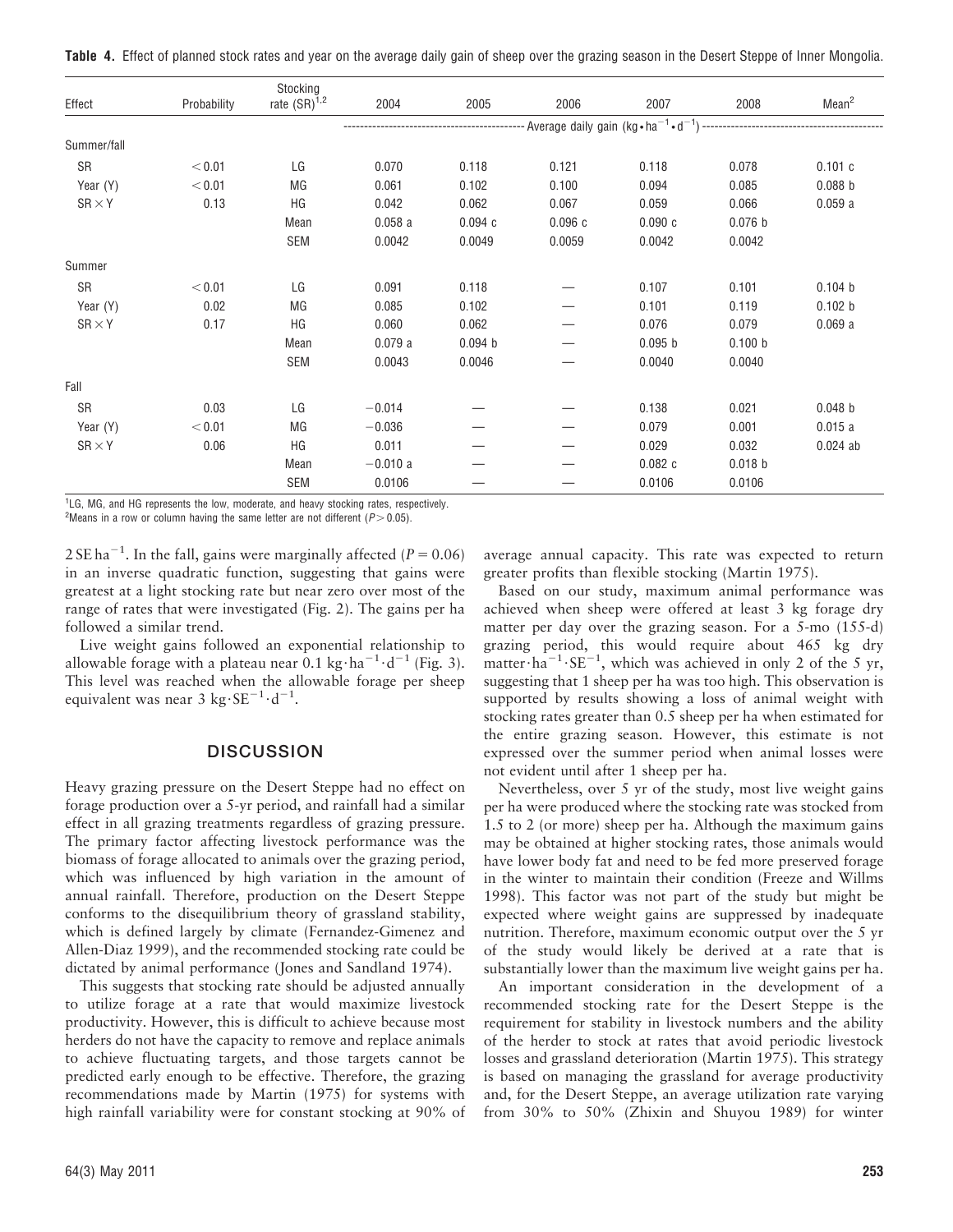

Figure 2. Average daily gain of sheep relative to stocking rates adjusted annually in each paddock according to a 50-kg sheep-equivalent animal at the time grazing was initiated in spring.

grazing. For summer grazing, the utilization rate would probably be set at the more conservative rate of 30%. Given these constraints, and an average production of 640 kg $\cdot$ ha<sup>-1</sup>, the proper stocking rate on the Desert Steppe over a 5-mo grazing period should be about  $0.41 \text{ } \text{SE ha}^{-1}$ . This value is calculated as:  $(640 \text{ kg} \cdot \text{ha}^{-1} \times 30\%)/(3 \text{ kg} \cdot \text{SE} \cdot \text{d}^{-1} \times 155 \text{ d})$ and may be adjusted by the nutritive requirements of a particular class of animal or the ability of the grassland to sustain heavier utilization. For example, according to the National Research Council (1985) requirements for a 50-kg ewe in late stage of gestation (assuming this is equivalent to a 50 kg whether that is expected to gain 0.1 kg $\cdot$ d<sup>-1</sup>) is about 1.6  $kg \cdot d^{-1}$ , suggesting that an average ANPP utilized at 30% could support  $0.77 \text{ SE} \cdot \text{ha}^{-1}$ . This stocking rate is still well within the mass required to achieve maximum weight per individual animal (3 kg·d<sup>-1</sup> or 465 kg over 5 mo of grazing).

Nevertheless, these values are much lower than that reported from an earlier study that recommended almost 2 sheep $\cdot$ ha<sup>-1</sup> over the same period (Han et al. 2000) as this study. It is possible that our estimates reflect the continuous overgrazing in recent years that has likely resulted in significant decreases in carrying capacity across the region.

The trends in animal weight gain relative to stocking rate were dependent on the period of investigation and, presumably, our lowest stocking rates. The trend we observed over the summer was similar to that reported by Hart et al. (1988a) for cattle in the mixed grass prairie. However, for the entire grazing period, which was similar to that of Hart et al. (1988a), the plateau at the lower stocking rates was not evident but was modified into a linear downward trend when the fall observations were included, similar to those of Harlan (1958), Phillips and Coleman (1995), and Ackerman et al.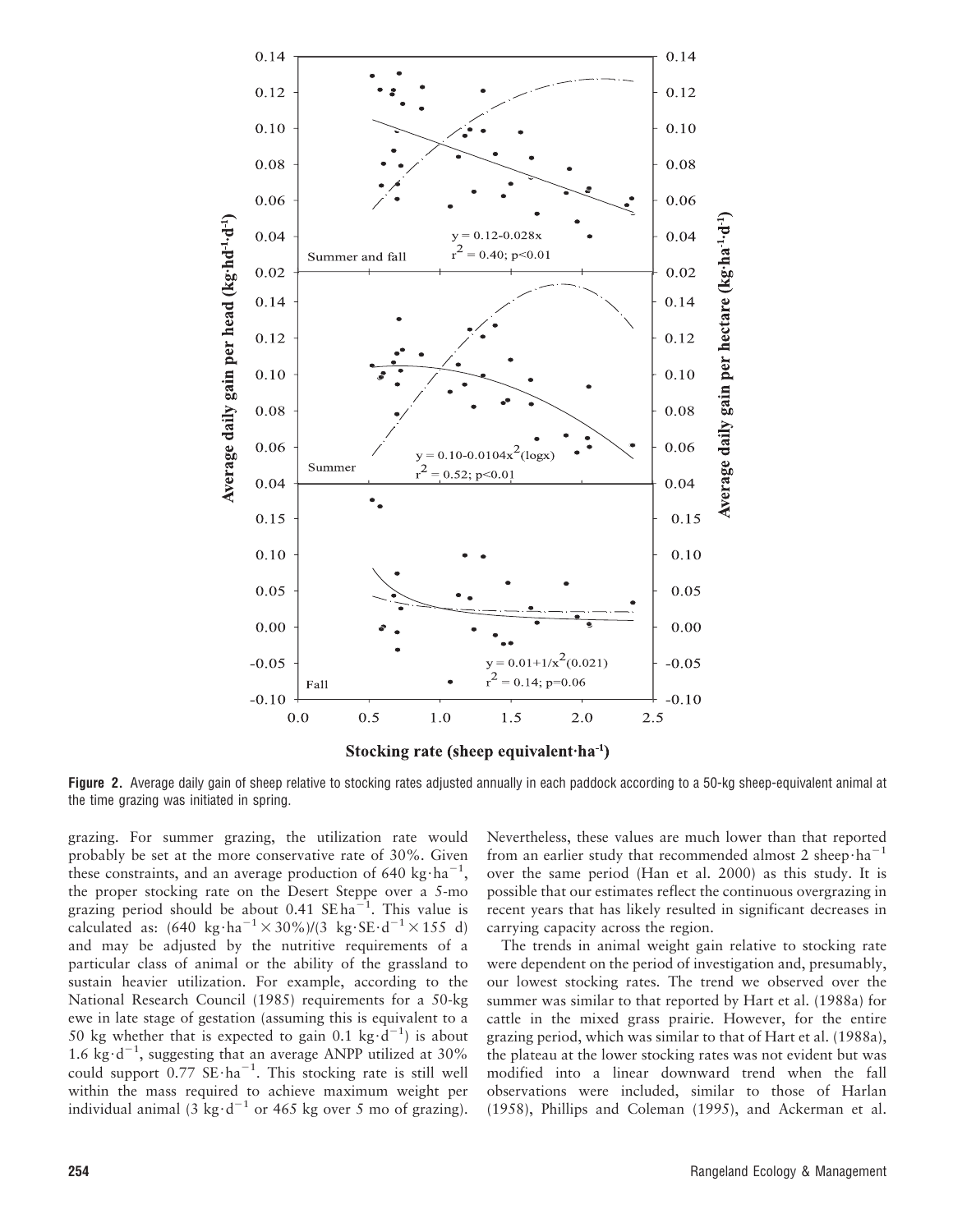

Figure 3. The effect of allowable forage for sheep on their average daily gain on the Desert Steppe in Inner Mongolia over the combined summer and fall grazing seasons.

(2001). In the fall, sheep responded positively to a very low stocking rate, which was reflected in the trend for the total grazing season. Therefore, it appears that in the fall, low stocking rates enable selective grazing that result in better nutrition and improved weight gains. Presumably, a plateau would be evident below the stocking rates we observed.

The vegetation of the Desert Steppe is resistant to change and the 5 yr of the study are too short to have produced a new equilibrium of vegetation characteristics within each treatment. While ANPP was not affected by the grazing treatment, forage quality appeared to be altered by shifts in the proportions of grass, pasture sage (Artemisia frigida Willd.), and Russian thistle (Salsola collina Pall.) among the grazing treatments. We observed a large biomass of Russian thistle in the heavily stocked treatment in 2008, which was a wet year, and the lowest mass of pasture sage in the heavily stocked treatment in the last 2 yr of the trial (Han Guodong and Wang Zhongwu; personal communication, February 2009). The relatively short period of the study leaves us with no clear evidence that the lightly stocked treatment was recovering from overgrazing before the trial began. However, the trends we observed in the proportions of Russian thistle and pasture sage suggest that the heavy stocking rate was causing further degradation.

# MANAGEMENT IMPLICATIONS

The Desert Steppe needs to be managed conservatively to achieve production stability because of the large annual variation in rainfall, which is linked with large fluctuations in ANPP. High ANPP in years of high precipitation are obtained from annual species, which have little or no value for winter grazing and provides no value for carryover to the following year. Therefore, basing the carrying capacity on an average ANPP can be misleading in managing for long-term stability, and a better estimate would be to base it on carrying capacity from the production of perennial species. We estimated two stocking rates based on different assumptions of forage requirements for each SE. Our maximum recommended stocking rate of  $0.77$  SE $\cdot$ ha<sup>-1</sup> for a 5-mo grazing period is equivalent to our lowest experimental rate of approximately  $0.75$  SE $\cdot$ ha<sup>-1</sup> and is based on a relatively short-term assessment of this grassland type. The study needs to progress for a longer period to validate this estimate and ascertain the process of grazing induced degradation in the Desert Steppe. In the meantime, herders need to follow a conservative stocking rate to ensure livestock production can be sustained and that grassland degradation does not continue.

#### ACKNOWLEDGMENTS

We acknowledge David Kemp's helpful suggestions for the revised manuscript. Special thanks are expressed to all of the students that helped to collect samples in the field and conducted laboratory analyses.

### LITERATURE CITED

- ACKERMAN, C. J., H. T. PURVIS, G. W. HORN, S. I. PAISLEY, R. R. REUTER, AND T. N. BODINE. 2001. Performance of light vs heavy steers grazing Plains Old World bluestem at three stocking rates. Journal of Animal Science 79:493–499.
- ASH, A. J., AND D. M. Stafford SMITH. 1996. Evaluating stocking rate impacts in rangelands: animals don't practice what we preach. Rangeland Journal 18:216-243.
- BATES, J. D., T. SVEJCAR, R. F. MILLER, AND R. A. ANGELL. 2006. The effects of precipitation timing on sagebrush steppe vegetation. Journal of Arid Environments 64:670–697.